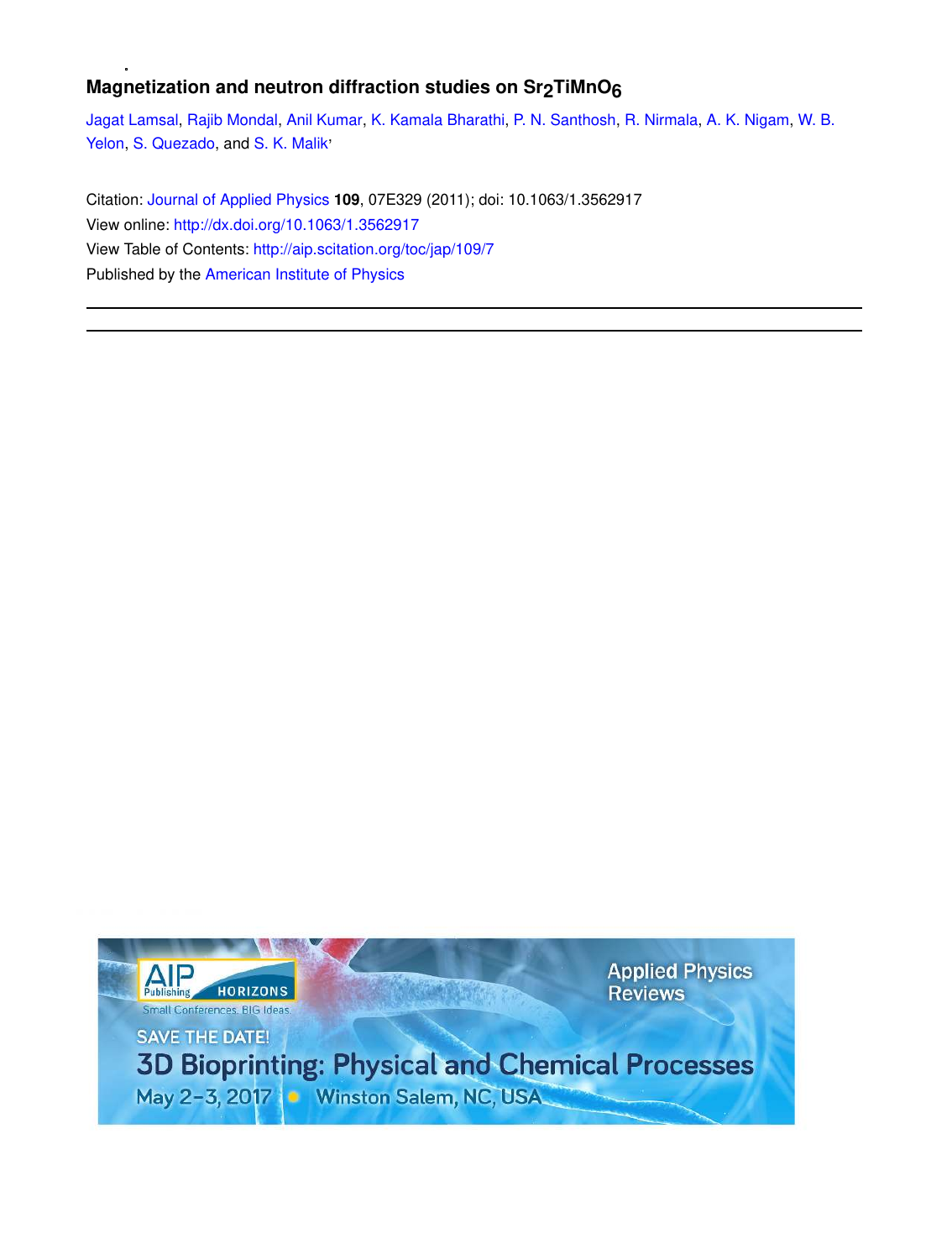## Magnetization and neutron diffraction studies on  $Sr<sub>2</sub>TiMnO<sub>6</sub>$

Jagat Lamsal,<sup>1</sup> Rajib Mondal,<sup>2</sup> Anil Kumar,<sup>2</sup> K. Kamala Bharathi,<sup>2,3</sup> P. N. Santhosh,<sup>2</sup> R. Nirmala,<sup>2</sup> A. K. Nigam,<sup>4</sup> W. B. Yelon,<sup>5</sup> S. Quezado,<sup>6</sup> and S. K. Malik<sup>6,a)</sup>  ${}^{1}$ Department of Physics and Astronomy, University of Missouri-Columbia, Columbia, Missouri 65211, USA

 $^{2}$ Department of Physics, Indian Institute of Technology Madras, Chennai 600 036, India

 $^3$ Department of Mechanical Engineering, University of Texas at El Paso, El Paso, Texas 79968, USA

<sup>4</sup>Tata Institute of Fundamental Research, Mumbai 400 005, India

 $^5$ Materials Research Center and Department of Chemistry, Missouri University of Science and Technology, Rolla, Missouri 65409, USA

<sup>6</sup>International Institute of Physics (IIP)-UFRN, Natal, 59072-970, Brazil

(Presented 18 November 2010; received 25 September 2010; accepted 15 December 2010; published online 6 April 2011)

Magnetic properties of the double perovskite oxide,  $Sr<sub>2</sub>TiMnO<sub>6</sub>$ , have been studied by means of bulk magnetization and powder neutron diffraction experiments. Low field magnetization data reveal transitions at  $\sim$ 45 K (T<sub>C</sub>) and at  $\sim$ 15 K (T<sub>N</sub>). A magnetic moment value of only  $\sim$ 0.23  $\mu_{\rm B}/F$ .U. is attained at 5 K in the 7 T field. Powder neutron diffraction studies suggest the possible antiferromagnetic order in this compound at 12 K with moments of  $\sim 0.5 \mu_{\rm B}$  at the Mn site. V<sup>C</sup> 2011 American Institute of Physics. [doi:10.1063/1.3562917]

Recently, the double perovskite oxide,  $Sr<sub>2</sub>TiMnO<sub>6</sub>$ , has been identified as a colossal dielectric constant material.<sup>1,2</sup> This material shows a large room temperature dielectric constant value that extends over a wide temperature and frequency range. Preliminary magnetic property study suggested a possible ferromagnetic transition at  $\sim$  45 K.<sup>2</sup> However, the magnetic moment does not saturate in fields of 5 T below  $T<sub>C</sub>$  for this sample. Since the nature of the magnetism is not well understood, this work aims to study the magnetic properties of  $Sr<sub>2</sub>MnTiO<sub>6</sub>$  oxide and its magnetic structure.

A polycrystalline sample of  $Sr_2TiMnO_6$  was prepared by solid state reaction starting with pure oxides and carbonates [SrCO<sub>3</sub>, MnO, MnO<sub>2</sub> and TiO<sub>2;</sub> Sigma-Aldrich, USA] as described in Ref. 1. The sample was characterized by room temperature powder x-ray diffraction (XRD), and SEM-EDAX analyses. The magnetization was measured using commercial magnetometers [SQUID - MPMS XL and Physical Property Measurement System (PPMS), Quantum Design, USA]. The powder neutron diffraction (ND) investigation was carried out at 300 K and at 12 K (incident neutron wavelength of 1.478961 Å, MURR, USA). The powder x-ray and neutron diffraction patterns were indexed and the calculations were performed using the FULLPROF 98-program.<sup>3</sup>

The sample  $Sr<sub>2</sub>TiMnO<sub>6</sub>$  is found to be single phase, crystallizing in a tetragonal structure (Space group  $I4/m$ ) at room temperature [Fig. 1] as reported in Refs. 1 and 2. We have prepared two samples: sample S1, starting from MnO and sample S2, starting from  $MnO<sub>2</sub>$ . It was found that for the both samples the XRD patterns and microstructure are nearly the same. Sample 2 was prepared in order to check whether there is any possibility of oxygen deficiency induced magnetism in S1. The SEM micrographs confirm the well-sintered nature of the samples with grain sizes of  $\sim$ 1–10  $\mu$ m [Fig. 2]. The EDAX analysis ascertains the nominal composition. [During the course of the nuclear and magnetic structure analysis with neutron diffraction data it was found that the obtained data could be fitted to both tetragonal (space group,  $I4/m$ ) and cubic (space group,  $Fm\overline{3}m$ ) structures. Both the tetragonal  $(14/m)$  and monoclinic  $(P2<sub>1</sub>/n)$  structures result from a small distortion of the cubic ( $F_{1/1}^{(1)}/m$ ) structure. Phase transformations at elevated temperatures among these three structures have been reported in several double perovskite oxides, such as  $Sr<sub>2</sub>MnWO<sub>6</sub>$  and A<sub>2</sub>CoBO<sub>6</sub> (where A = Sr, Ca: B = Te, W)<sup>4–6</sup>].

The temperature dependent magnetization, M(T), of  $Sr<sub>2</sub>TiMnO<sub>6</sub>$  indicates a slope change at  $\sim$  45 K with a weak cusp centered at 15 K [Fig. 3]. In a field of 10 mT, the zerofield-cooled (ZFC) and field-cooled (FC) magnetization bifurcate well above  $T_c$ , suggesting the presence of possible competing interactions and short range correlations [inset in Fig. 3].

The magnetization versus the field, M(H), isotherm at 5 K shows non-negligible hysteresis owing to the ferromagnetic (FM) correlations present in the sample as is evident from the M(T) data. The magnetization does not saturate even in a 7 T field [Fig. 4]. The magnetic moment value at 5 K in 7 T field is only  $\sim$ 0.23  $\mu$ <sub>B</sub>/F.U. Both samples, S1 and S2, displayed similar magnetic behavior. The previous report suggested that this system could be ferrimagnetic based on the ZFC-FC difference.<sup>2</sup>

In order to understand the nature of magnetism in this oxide, powder ND experiments were performed at 300 K and at 12 K [Figs.  $5(a)$  and  $5(b)$ ]. Refinement of the 12 K data shows no deviation from the cubic double perovskite structure, i.e., no peak splitting or high angle peak broadening is observed. The oxygen site is found to contain a 3% excess (or comparable cation deficiency), which is a result similar to that observed in many simple perovskite manganites [Tables I and II]. The magnetic structure was refined in the space group P-1, allowing for complex magnetic structures to be modeled and the positions of the reflections in that space group are marked in Fig. 5(b). However, no intensity was observed at any position other than those corresponding to the original cubic structure. The magnetic structure appears to be a simple

a)Author to whom correspondence should be addressed. Electronic mail: qqua98@gmail.com.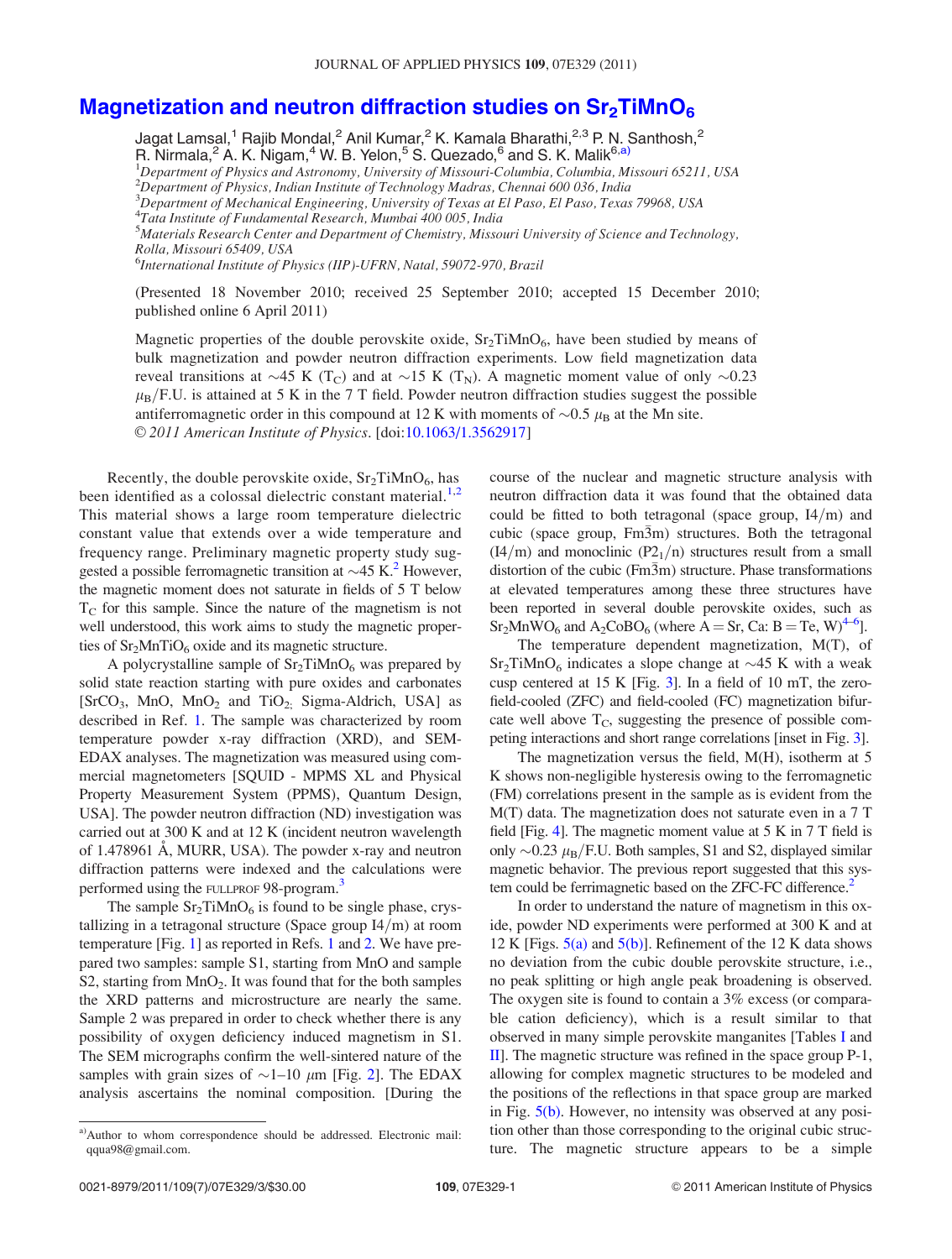

FIG. 1. (Color online) Powder x-ray diffraction patterns of  $Sr_2TiMnO<sub>6</sub>$  at room temperature.

antiferromagnetic (AFM), with the Mn atoms at (0.5, 0, 0) and (0, 0.5, 0) antiparallel to those at (0.5, 0.5, 0.5) and (0, 0, 0.5). In other words, the structure has ferromagnetic planes antiferromagnetically coupled along the direction of the moment. This should result in a tetragonal distortion, but the magnitude of the distortion is apparently too small to detect. The moment at 12 K is about  $0.61 \pm 0.14$   $\mu_B$  per Mn ion, which is quite small. But, the ND measurements were made only 2 K below  $T_N$  and it is possible that the saturation moment is significantly larger. The  $\chi^2$  for the pattern, 2.02, is quite good for a pattern with the high peaks seen here, but the  $R_{\text{mag}}$  (84.5) is large due to the very small magnetic contribution and the overlap of nuclear and magnetic intensity.

X-ray photoelectron spectroscopy studies confirmed a  $4+$  state for Ti and Mn ions in  $Sr_2TiMnO<sub>6</sub>.<sup>1</sup>$  The antiferromagnetic superexchange interactions between  $Mn^{4+}$  ions mediated by  $Ti^{4+}$  and oxygen anions could play a dominant role in this oxide. This could explain the observed M(H) with small magnetic moment and no saturation. In the cubic structure, the mixing of Ti-Mn sites is possible. Such site



FIG. 3. (Color online) Magnetization vs temperature of  $Sr_2TiMnO<sub>6</sub>$  in 0.5 T field [Inset (i) shows a derivative plot of temperature dependence of magnetization in 0.5 T. Inset (ii) shows the zero-field-cooled (ZFC) and the fieldcooled (FC) magnetization of  $Sr_2TiMnO_6$  in 10 mT field].

mixing can lead to the difference between low field ZFC and FC magnetization. This difference in the ZFC and FC states could also arise from weak ferromagnetism originating from oxygen vacancies, if any, in the system, leading to a slight competition with the otherwise robust AFM interactions between  $Mn^{4+}$  ions. In addition, the neutron evidence of FM layers coupled by AFM interactions could also explain the weak FM interactions observed in this system.

In summary, the magnetic properties of the  $Sr<sub>2</sub>TiMnO<sub>6</sub>$ oxide could be explained by dominant AFM interactions between  $\text{Mn}^{4+}$  ions mediated by nonmagnetic Ti<sup>4+</sup> and oxygen ions superimposed by short-range FM interactions. The ND study indicates possible antiferromagnetic ordering of Mn moments with  ${\sim}0.5 \mu_{\rm B}$  within statistical accuracy.



FIG. 2. Scanning electron micrograph (SEM) of  $Sr_2TiMnO<sub>6</sub>$ .



FIG. 4. (Color online) Magnetization vs field of  $Sr<sub>2</sub>TiMnO<sub>6</sub>$  at 5 K in fields up to 7 T.